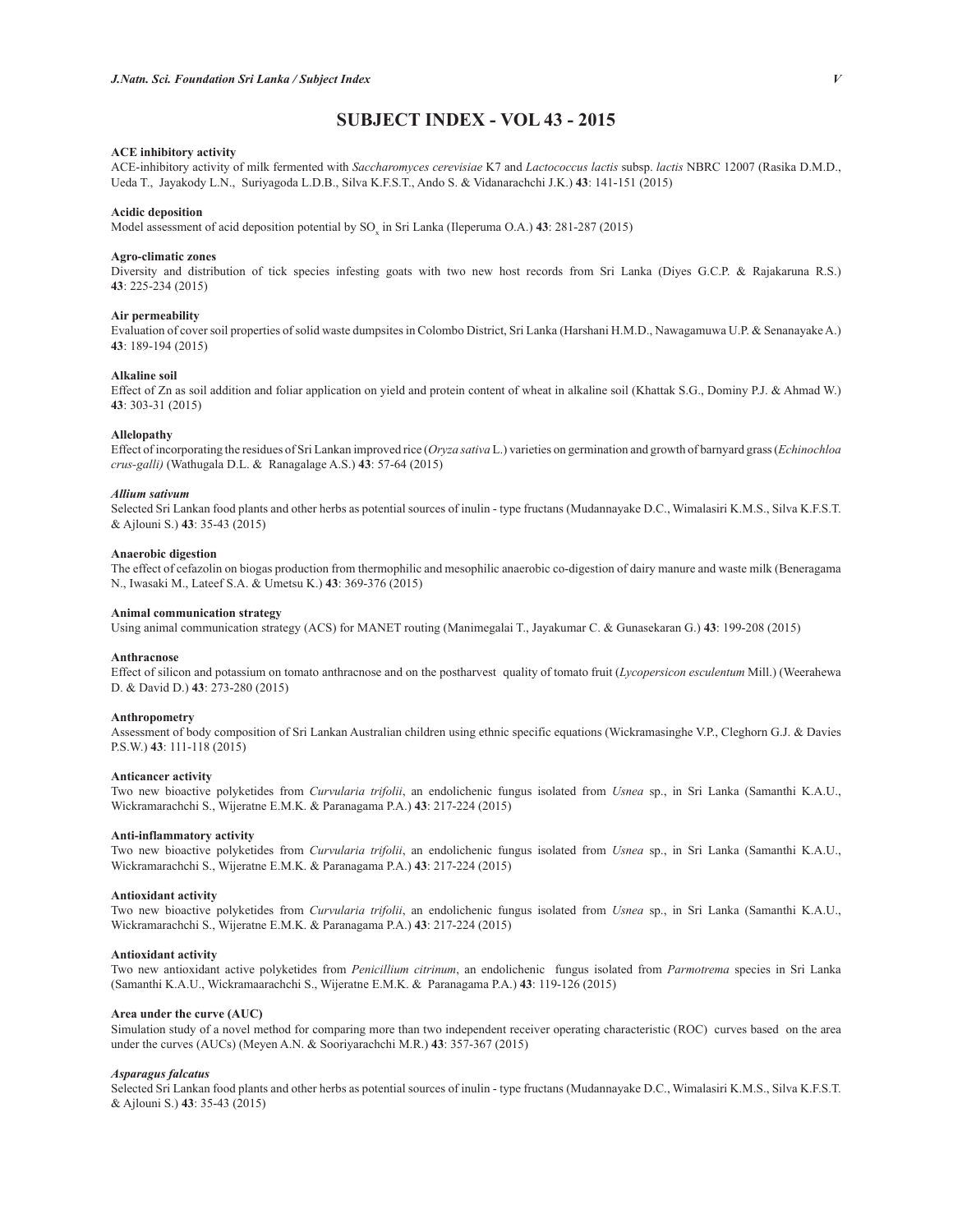## *Asparagus racemosus*

Selected Sri Lankan food plants and other herbs as potential sources of inulin - type fructans (Mudannayake D.C., Wimalasiri K.M.S., Silva K.F.S.T. & Ajlouni S.) **43**: 35-43 (2015)

## **Attachment sites**

Diversity and distribution of tick species infesting goats with two new host records from Sri Lanka (Diyes G.C.P. & Rajakaruna R.S.) **43**: 225-234 (2015)

## **Basic reproduction number**

Stability properties of a delayed HIV model with nonlinear functional response and absorption effect (Pradeep B.G.S.A., Ma W. & Guo S.) **43**: 235-245 (2015)

## **Beta distribution**

Simulation study of a novel method for comparing more than two independent receiver operating characteristic (ROC) curves based on the area under the curves (AUCs) (Meyen A.N. & Sooriyarachchi M.R.) **43**: 357-367 (2015)

## **Bio-acetal**

Evaluation of bio-acetal as a sustainable alternative jet fuel (Wijesekara R.G.S., Alfafara C.G. & Matsumura M.) **43**: 165-171 (2015)

#### **Bioassay**

Toxicity assessment of industrial wastewaters reaching Dandugan Oya, Sri Lanka using a plant based bioassay (Kannangara D.N.M. & Pathiratne A.) **43**: 153-163 (2015)

## **Bioelectrical impedance**

Assessment of body composition of Sri Lankan Australian children using ethnic specific equations (Wickramasinghe V.P., Cleghorn G.J. & Davies P.S.W.) **43**: 111-118 (2015)

## **Biogas**

The effect of cefazolin on biogas production from thermophilic and mesophilic anaerobic co-digestion of dairy manure and waste milk (Beneragama N., Iwasaki M., Lateef S.A. & Umetsu K.) **43**: 369-376 (2015)

## **Bio-jet fuel**

Evaluation of bio-acetal as a sustainable alternative jet fuel (Wijesekara R.G.S., Alfafara C.G. & Matsumura M.) **43**: 165-171 (2015)

## **Biological activity**

A review of studies on bioactive compounds isolated from Sri Lankan flora (Siriwardhana A., Wijesundara S. & Karunaratne V.) **43**: 11-33 (2015)

#### **Biosynthesis**

Two new antioxidant active polyketides from *Penicillium citrinum*, an endolichenic fungus isolated from *Parmotrema* species in Sri Lanka (Samanthi K.A.U., Wickramaarachchi S., Wijeratne E.M.K. & Paranagama P.A.) **43**: 119-126 (2015)

## **Birch equation of state**

Effect of pressure on the valency of cerium in cerium monochalcogenides and cerium monopnictides (Hossain M.T., Hannan A. & Parvin S.R.) **43**: 313-317 (2015)

#### **Body composition**

Assessment of body composition of Sri Lankan Australian children using ethnic specific equations (Wickramasinghe V.P., Cleghorn G.J. & Davies P.S.W.) **43**: 111-118 (2015)

## **Brassinosteroids**

Pre and postharvest practices for quality improvement of table grapes (*Vitis vinifera* L.) (Champa W.A.H.) **43**: 3-9 (2015)

#### **Cefazolin**

The effect of cefazolin on biogas production from thermophilic and mesophilic anaerobic co-digestion of dairy manure and waste milk (Beneragama N., Iwasaki M., Lateef S.A. & Umetsu K.) **43**: 369-376 (2015)

#### **Central fragile area**

Forest sector in a green economy: a paradigm shift in global trends and national planning in Sri Lanka (Gunatilleke N.) **43**: 101-109 (2015)

## **Cerium monochalcogenides**

Effect of pressure on the valency of cerium in cerium monochalcogenides and cerium monopnictides (Hossain M.T., Hannan A. & Parvin S.R.) **43**: 313-317 (2015)

#### **Cerium monopnictides**

Effect of pressure on the valency of cerium in cerium monochalcogenides and cerium monopnictides (Hossain M.T., Hannan A. & Parvin S.R.) **43**: 313-317(2015)

## **Chicory**

Selected Sri Lankan food plants and other herbs as potential sources of inulin - type fructans (Mudannayake D.C., Wimalasiri K.M.S., Silva K.F.S.T. & Ajlouni S.) **43**: 35-43 (2015)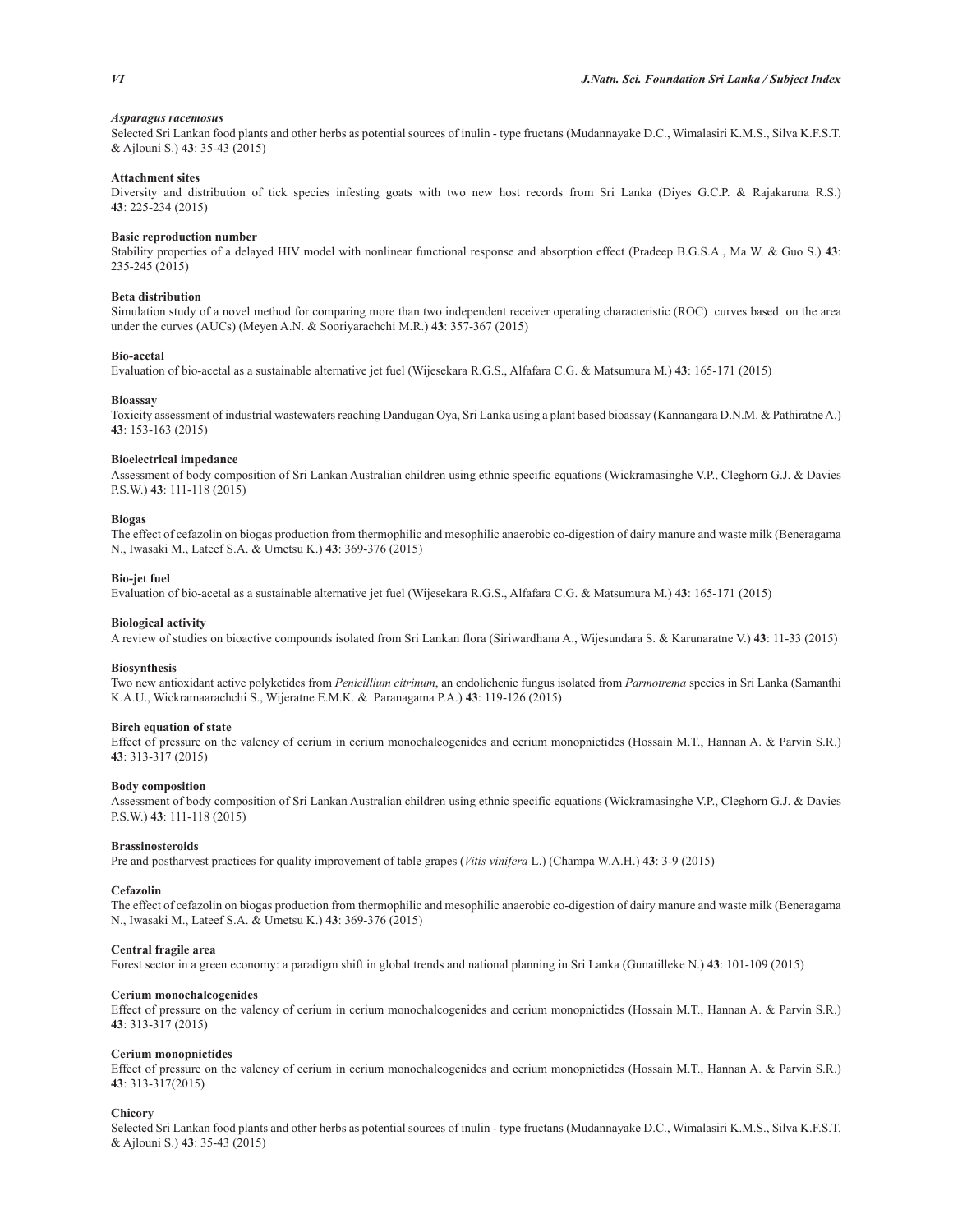## **Climate change**

Major determinants of fruit set and yield fluctuation in coconut (*Cocos nucifera* L.) (Ranasinghe C.S., Silva L.R.S. & Premasiri R.D.N.) **43**: 253-264 (2015)

## **Coastal pollution**

Histological alterations and polycyclic aromatic hydrocarbon exposure indicative bile fluorescence patterns in fishes from Koggala lagoon, Sri Lanka (Ranasingha R.A.T.C.S. & Pathiratne A.) **43**: 65-73 (2015)

## **Coconut**

Major determinants of fruit set and yield fluctuation in coconut (*Cocos nucifera* L.) (Ranasinghe C.S., Silva L.R.S. & Premasiri R.D.N.) **43**: 253-264 (2015)

## **Coconut**

Transcriptome analysis for discovering candidate genes involve in embryogenesis in coconut (*Cocos nucifera* L.) through 454 pyrosequencing (Bandupriya H.D.D. & Dunwell J.M.) **43**: 319-336 (2015)

## **Co-digestion**

The effect of cefazolin on biogas production from thermophilic and mesophilic anaerobic co-digestion of dairy manure and waste milk (Beneragama N., Iwasaki M., Lateef S.A. & Umetsu K.) **43**: 369-376 (2015)

## **Compaction**

Evaluation of cover soil properties of solid waste dumpsites in Colombo District, Sri Lanka (Harshani H.M.D., Nawagamuwa U.P. & Senanayake A.) **43**: 189-194 (2015)

## **Connectivity indices**

Computation of the different topological indices of nanostructures (Soleimani N., Nikmehr M.J. & Tavallaee H.A.) **43**: 127-133 (2015)

#### **Cophenetic correlation**

Application of clustering and ordination methods to determine the optimal plot size for vegetation sampling of a Sri Lankan dipterocarp forest (Wimalasena S.C.D., Wijekoon P., Fernando S.S. & Gunatilleke I.A.U.N.) **43**: 91-98 (2015)

## **Cover soil**

Evaluation of cover soil properties of solid waste dumpsites in Colombo District, Sri Lanka (Harshani H.M.D., Nawagamuwa U.P. & Senanayake A.) **43**: 189-194 (2015)

## **Crop residue**

Effect of incorporating the residues of Sri Lankan improved rice (*Oryza sativa* L.) varieties on germination and growth of barnyard grass (*Echinochloa crus-galli*) (Wathugala D.L. & Ranagalage A.S.) **43**: 57-64 (2015)

## **Cross wavelets**

Modelling and analysis of dengue disease transmission in urban Colombo: a wavelets and cross wavelets approach (Wickramaarachchi W.P.T.M., Perera S.S.N. & Jayasinghe S.) **43**: 337-345 (2015)

## **Crystallisation kinetics**

Improvement of thermal properties of poly (L-lactic acid) by blending with zinc lactate (Cai Y.H., Ren L.P. & Tang Y.) **43**: 247-252 (2015)

## *Curvularia* **sp.**

Two new bioactive polyketides from *Curvularia trifolii*, an endolichenic fungus isolated from *Usnea* sp., in Sri Lanka (Samanthi K.A.U., Wickramarachchi S., Wijeratne E.M.K. & Paranagama P.A.) **43**: 217-224 (2015)

## **Cytotoxicity**

Toxicity assessment of industrial wastewaters reaching Dandugan Oya, Sri Lanka using a plant based bioassay (Kannangara D.N.M. & Pathiratne A.) **43**: 153-163 (2015)

## **Dandugan Oya**

Toxicity assessment of industrial wastewaters reaching Dandugan Oya, Sri Lanka using a plant based bioassay (Kannangara D.N.M. & Pathiratne A.) **43**: 153-163 (2015)

### **Dengue epidemics**

Modelling and analysis of dengue disease transmission in urban Colombo: a wavelets and cross wavelets approach (Wickramaarachchi W.P.T.M., Perera S.S.N. & Jayasinghe S.) **43**: 337-345 (2015)

## **Descriptive sensory analysis**

Developing a trained sensory panel for comparison of different brands of vanilla ice cream using descriptive sensory analysis (Hettiarachchi C.A. & Illeperuma D.C.K.) **43**: 45-55 (2015)

## **Disease incidence**

Effect of endophytic fungi on plant growth and blast disease incidence of two traditional rice varieties (Atugala D.M. & Deshappriya N.) **43**: 175-187 (2015)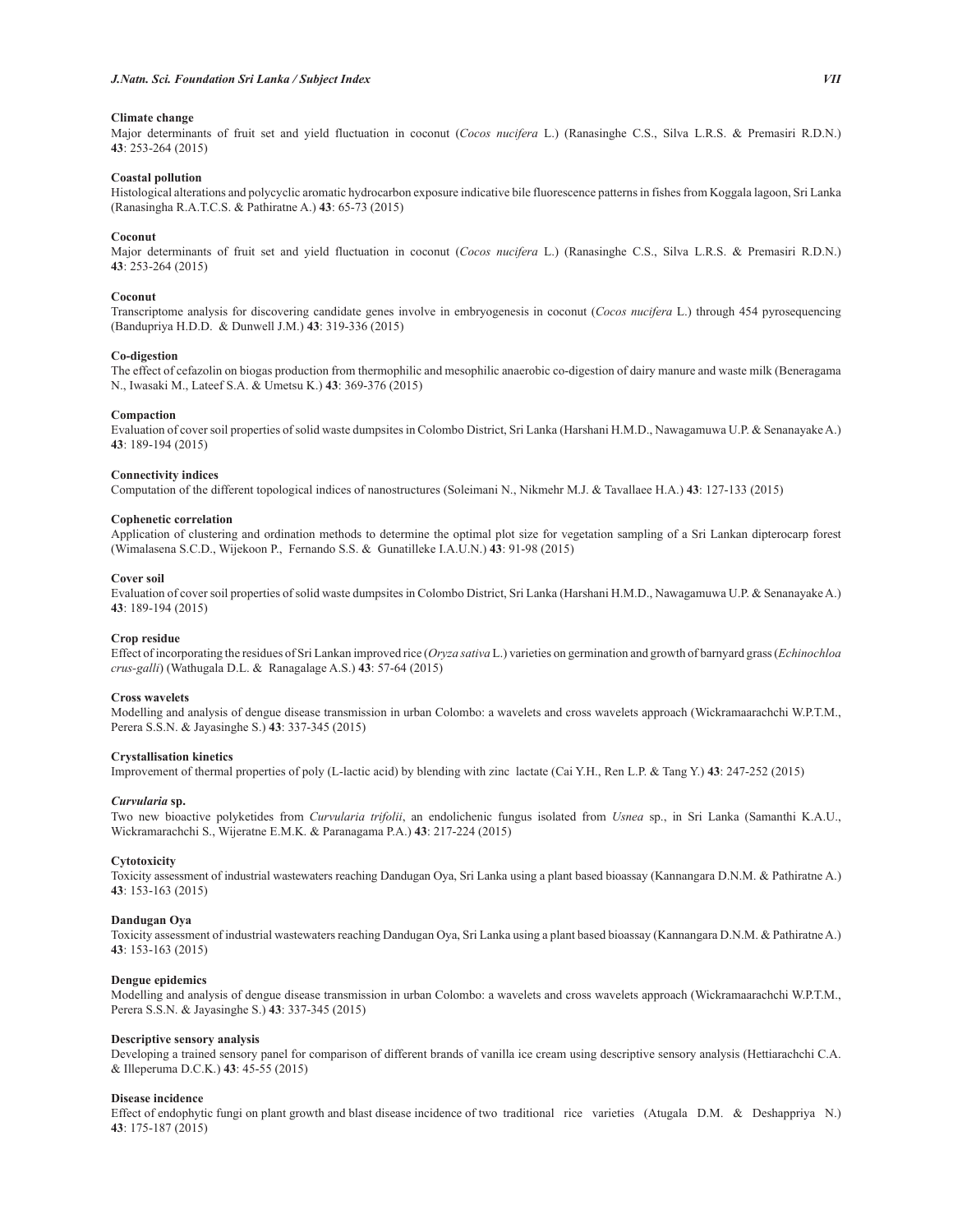## **Disease resistance**

Effect of silicon and potassium on tomato anthracnose and on the postharvest quality of tomato fruit (*Lycopersicon esculentum* Mill.) (Weerahewa D. & David D.) **43**: 273-280 (2015)

## **Double bond cracking**

Evaluation of bio-acetal as a sustainable alternative jet fuel (Wijesekara R.G.S., Alfafara C.G. & Matsumura M.) **43**: 165-171 (2015)

## **Dry matter requirement**

Major determinants of fruit set and yield fluctuation in coconut (*Cocos nucifera* L.) (Ranasinghe C.S., Silva L.R.S. & Premasiri R.D.N.) **43**: 253-264 (2015)

## **DSDV**

Using animal communication strategy (ACS) for MANET routing (Manimegalai T., Jayakumar C. & Gunasekaran G.) **43**: 199-208 (2015)

## **Dynamical system**

Modelling and analysis of dengue disease transmission in urban Colombo: a wavelets and cross wavelets approach (Wickramaarachchi W.P.T.M., Perera S.S.N. & Jayasinghe S.) **43**: 337-345 (2015)

#### *Echinochloa crus-galli*

Effect of incorporating the residues of Sri Lankan improved rice (*Oryza sativa* L.) varieties on germination and growth of barnyard grass (*Echinochloa crus-galli*) (Wathugala D.L. & Ranagalage A.S.) **43**: 57-64 (2015)

## **Ecosystem services**

Forest sector in a green economy: a paradigm shift in global trends and national planning in Sri Lanka (Gunatilleke N.) **43**: 101-109 (2015)

## **Embryo growth**

Confirmation of morphophysiological dormancy in sandalwood (*Santalum album*, Santalaceae) seeds (Jayawardena M.M.D.M., Jayasuriya K.M.G.G. & Walck J.L.) **43**: 209-215 (2015)

#### **Embryogenesis**

Transcriptome analysis for discovering candidate genes involve in embryogenesis in coconut (*Cocos nucifera* L.) through 454 pyrosequencing (Bandupriya H.D.D. & Dunwell J.M.) **43**: 319-336 (2015)

## **Endemic plant species**

A review of studies on bioactive compounds isolated from Sri Lankan flora (Siriwardhana A., Wijesundara S. & Karunaratne V.) **43**: 11-33 (2015)

## **Endolichenic fungus**

Two new antioxidant active polyketides from *Penicillium citrinum*, an endolichenic fungus isolated from *Parmotrema* species in Sri Lanka (Samanthi K.A.U., Wickramaarachchi S., Wijeratne E.M.K. & Paranagama P.A.) **43**: 119-126 (2015)

#### **Endolichenic fungus**

Two new bioactive polyketides from *Curvularia trifolii*, an endolichenic fungus isolated from *Usnea* sp., in Sri Lanka (Samanthi K.A.U., Wickramarachchi S., Wijeratne E.M.K. & Paranagama P.A.) **43**: 217-224 (2015)

## **Endophytic fungi**

Effect of endophytic fungi on plant growth and blast disease incidence of two traditional rice varieties (Atugala D.M. & Deshappriya N.) **43**: 175-187 (2015)

## **ENSO**

Interannual variability of precipitation in Sri Lanka (Jayawardene H.K.W.I., Jayewardene D.R. & Sonnadara D.U.J.) **43**: 75-82 (2015)

## **Enzymatic spectrophotometric assay**

Selected Sri Lankan food plants and other herbs as potential sources of inulin - type fructans (Mudannayake D.C., Wimalasiri K.M.S., Silva K.F.S.T. & Ajlouni S.) **43**: 35-43 (2015)

#### **Ethnic specific equation**

Assessment of body composition of Sri Lankan Australian children using ethnic specific equations (Wickramasinghe V.P., Cleghorn G.J. & Davies P.S.W.) **43**: 111-118 (2015)

#### **Evaluation**

Evaluation of bio-acetal as a sustainable alternative jet fuel (Wijesekara R.G.S., Alfafara C.G. & Matsumura M.) **43**: 165-171 (2015)

## **Expressed sequence tags**

Transcriptome analysis for discovering candidate genes involve in embryogenesis in coconut (*Cocos nucifera* L.) through 454 pyrosequencing (Bandupriya H.D.D. & Dunwell J.M.) **43**: 319-336 (2015)

## **Fish histology**

Histological alterations and polycyclic aromatic hydrocarbon exposure indicative bile fluorescence patterns in fishes from Koggala lagoon, Sri Lanka (Ranasingha R.A.T.C.S. & Pathiratne A.) **43**: 65-73 (2015)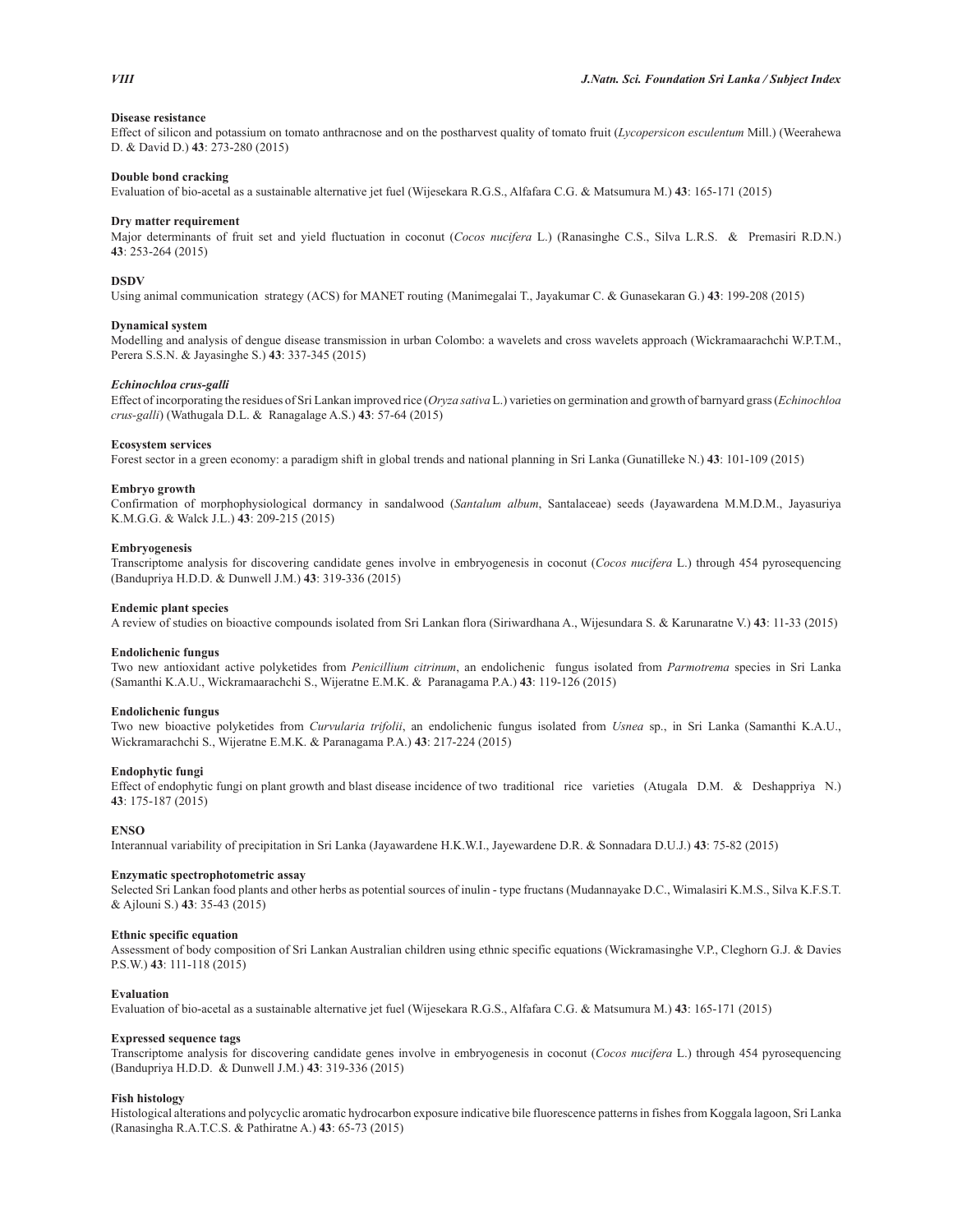## **Floriculture**

Ornamental pteridophytes: an underexploited opportunity for the Sri Lankan floriculture industry (Ranil R.H.G., Beneragama C.K., Pushpakumara D.K.N.G. & Wijesundara D.S.A.) **43**: 293-301 (2015)

## **Foliar application of Zn**

Effect of Zn as soil addition and foliar application on yield and protein content of wheat in alkaline soil (Khattak S.G., Dominy P.J. & Ahmad W.) **43**: 303-312 (2015)

## **Forests**

Forest sector in a green economy: a paradigm shift in global trends and national planning in Sri Lanka (Gunatilleke N.) **43**: 101-109 (2015)

## **Frequency response**

Coordinated inertia response from permanent magnet synchronous generator (PMSG) based wind farms (Licari J. & Ekanayake J.) **43**: 347-355 (2015)

## **Fruit set**

Major determinants of fruit set and yield fluctuation in coconut (*Cocos nucifera* L.) (Ranasinghe C.S., Silva L.R.S. & Premasiri R.D.N.) **43**: 253-264 (2015)

## **Full rated power converter (FRPC) wind turbines**

Coordinated inertia response from permanent magnet synchronous generator (PMSG) based wind farms (Licari J. & Ekanayake J.) **43**: 347-355 (2015)

## **Genetic algorithms**

Increasing the directivity of a microstrip patch array by genetic optimization (Jayasinghe J.W., Uduwawala D.N. & Anguera J.) **43**: 83-89 (2015)

#### **Genotoxicity**

Toxicity assessment of industrial wastewaters reaching Dandugan Oya, Sri Lanka using a plant based bioassay (Kannangara D.N.M. & Pathiratne A.) **43**: 153-163 (2015)

## **Goat ticks**

Diversity and distribution of tick species infesting goats with two new host records from Sri Lanka (Diyes G.C.P. & Rajakaruna R.S.) **43**: 225-234 (2015)

## **Green economy**

Forest sector in a green economy: a paradigm shift in global trends and national planning in Sri Lanka (Gunatilleke N.) **43**: 101-109 (2015)

#### *Haemaphysalis*

Diversity and distribution of tick species infesting goats with two new host records from Sri Lanka (Diyes G.C.P. & Rajakaruna R.S.) **43**: 225-234 (2015)

## **Hierarchical clustering**

Application of clustering and ordination methods to determine the optimal plot size for vegetation sampling of a Sri Lankan dipterocarp forest (Wimalasena S.C.D., Wijekoon P., Fernando S.S. & Gunatilleke I.A.U.N.) **43**: 91-98 (2015)

### **High temperature**

Major determinants of fruit set and yield fluctuation in coconut (*Cocos nucifera* L.) (Ranasinghe C.S., Silva L.R.S. & Premasiri R.D.N.) **43**: 253-264 (2015)

## **HIV-1 infection**

Stability properties of a delayed HIV model with nonlinear functional response and absorption effect (Pradeep B.G.S.A., Ma W. & Guo S.) **43**: 235-245 (2015)

## **Immature embryo**

Transcriptome analysis for discovering candidate genes involve in embryogenesis in coconut (*Cocos nucifera* L.) through 454 pyrosequencing (Bandupriya H.D.D. & Dunwell J.M.) **43**: 319-336 (2015)

## **Improved rice cultivars**

Effect of incorporating the residues of Sri Lankan improved rice (*Oryza sativa* L.) varieties on germination and growth of barnyard grass (*Echinochloa crus-galli*) (Wathugala D.L. & Ranagalage A.S.) **43**: 57-64 (2015)

## **Inertia response**

Coordinated inertia response from permanent magnet synchronous generator (PMSG) based wind farms (Licari J. & Ekanayake J.) **43**: 347-355 (2015)

## **Inulin-type fructans**

Selected Sri Lankan food plants and other herbs as potential sources of inulin - type fructans (Mudannayake D.C., Wimalasiri K.M.S., Silva K.F.S.T. & Ajlouni S.) **43**: 35-43 (2015)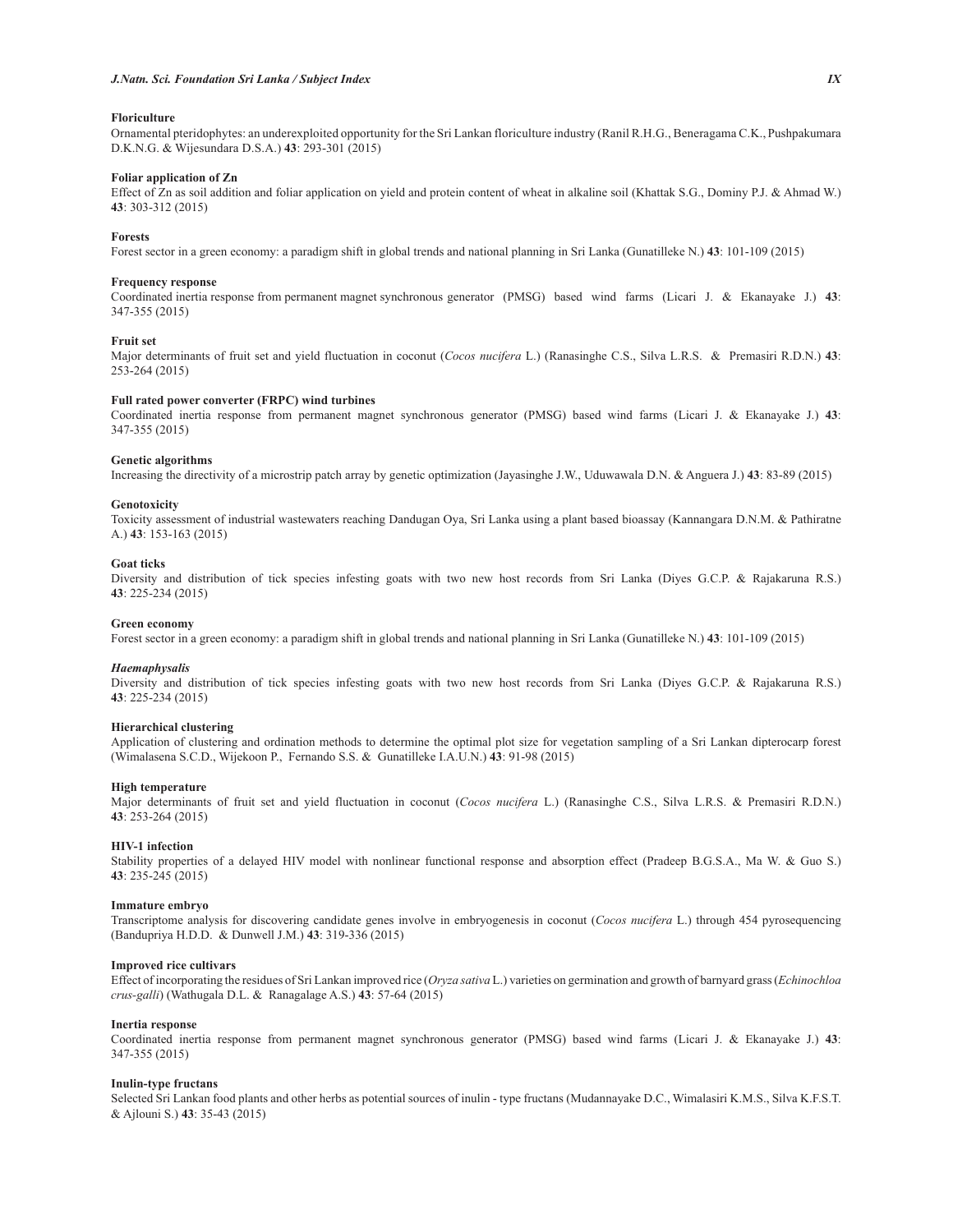## **IOD**

Interannual variability of precipitation in Sri Lanka (Jayawardene H.K.W.I., Jayewardene D.R. & Sonnadara D.U.J.) **43**: 75-82 (2015)

#### **Isothermal crystallisation**

Improvement of thermal properties of poly (L-lactic acid) by blending with zinc lactate (Cai Y.H., Ren L.P. & Tang Y.) **43**: 247-252 (2015)

## **Jet fuel property**

Evaluation of bio-acetal as a sustainable alternative jet fuel (Wijesekara R.G.S., Alfafara C.G. & Matsumura M.) **43**: 165-171 (2015)

## **Kaluheenati**

Effect of endophytic fungi on plant growth and blast disease incidence of two traditional rice varieties (Atugala D.M. & Deshappriya N.) **43**: 175-187 (2015)

## **Koggala lagoon**

Histological alterations and polycyclic aromatic hydrocarbon exposure indicative bile fluorescence patterns in fishes from Koggala lagoon, Sri Lanka (Ranasingha R.A.T.C.S. & Pathiratne A.) **43**: 65-73 (2015)

#### *Lactococcus lactis*

ACE-inhibitory activity of milk fermented with *Saccharomyces cerevisiae* K7 and *Lactococcus lactis* subsp. *lactis* NBRC 12007 (Rasika D.M.D., Ueda T., Jayakody L.N., Suriyagoda L.D.B., Silva K.F.S.T., Ando S. & Vidanarachchi J.K.) **43**: 141-151 (2015)

#### **Landfill**

Evaluation of cover soil properties of solid waste dumpsites in Colombo District, Sri Lanka (Harshani H.M.D., Nawagamuwa U.P. & Senanayake A.) **43**: 189-194 (2015)

## **Latent delay**

Stability properties of a delayed HIV model with nonlinear functional response and absorption effect (Pradeep B.G.S.A., Ma W. & Guo S.) **43**: 235-245 (2015)

#### **Liapunov functional**

Stability properties of a delayed HIV model with nonlinear functional response and absorption effect (Pradeep B.G.S.A., Ma W. & Guo S.) **43**: 235-245 (2015)

## **Likelihood ratio test (LRT)**

Simulation study of a novel method for comparing more than two independent receiver operating characteristic (ROC) curves based on the area under the curves (AUCs) (Meyen A.N. & Sooriyarachchi M.R.) **43**: 357-367 (2015)

#### **Local and global stability**

Stability properties of a delayed HIV model with nonlinear functional response and absorption effect (Pradeep B.G.S.A., Ma W. & Guo S.) **43**: 235-245 (2015)

## *Magnaporthe grisea*

Effect of endophytic fungi on plant growth and blast disease incidence of two traditional rice varieties (Atugala D.M. & Deshappriya N.) **43**: 175-187 (2015)

#### **Maheshi**

Effect of silicon and potassium on tomato anthracnose and on the postharvest quality of tomato fruit (*Lycopersicon esculentum* Mill.) (Weerahewa D. & David D.) **43**: 273-280 (2015)

## **Mathematical delay**

Stability properties of a delayed HIV model with nonlinear functional response and absorption effect (Pradeep B.G.S.A., Ma W. & Guo S.) **43**: 235-245 (2015)

#### **Mature embryo**

Transcriptome analysis for discovering candidate genes involve in embryogenesis in coconut (*Cocos nucifera* L.) through 454 pyrosequencing (Bandupriya H.D.D. & Dunwell J.M.) **43**: 319-336 (2015)

## **Medicinally important compounds**

A review of studies on bioactive compounds isolated from Sri Lankan flora (Siriwardhana A., Wijesundara S. & Karunaratne V.) **43**: 11-33 (2015)

## **MEM**

Interannual variability of precipitation in Sri Lanka (Jayawardene H.K.W.I., Jayewardene D.R. & Sonnadara D.U.J.) **43**: 75-82 (2015)

#### **Mesophilic**

The effect of cefazolin on biogas production from thermophilic and mesophilic anaerobic co-digestion of dairy manure and waste milk (Beneragama N., Iwasaki M., Lateef S.A. & Umetsu K.) **43**: 369-376 (2015)

#### **Microspore derived embryo**

Transcriptome analysis for discovering candidate genes involve in embryogenesis in coconut (*Cocos nucifera* L.) through 454 pyrosequencing (Bandupriya H.D.D. & Dunwell J.M.) **43**: 319-336 (2015)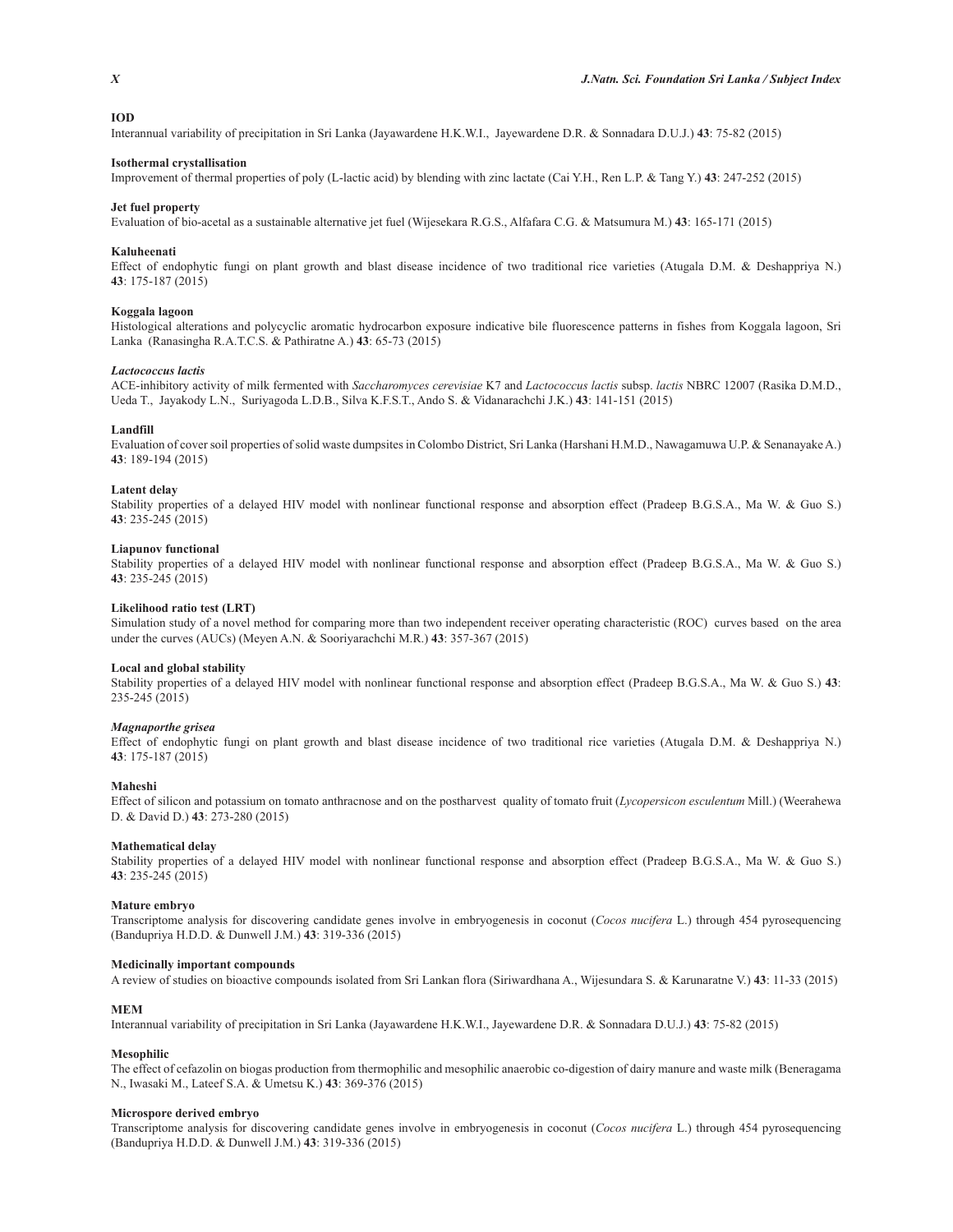## **Microstrip arrays**

Increasing the directivity of a microstrip patch array by genetic optimization (Jayasinghe J.W., Uduwawala D.N. & Anguera J.) **43**: 83-89 (2015)

## **Microstrip patch antenna**

Increasing the directivity of a microstrip patch array by genetic optimization (Jayasinghe J.W., Uduwawala D.N. & Anguera J.) **43**: 83-89 (2015)

## **Milk**

ACE-inhibitory activity of milk fermented with *Saccharomyces cerevisiae* K7 and *Lactococcus lactis* subsp. *lactis* NBRC 12007 (Rasika D.M.D., Ueda T., Jayakody L.N., Suriyagoda L.D.B., Silva K.F.S.T., Ando S. & Vidanarachchi J.K.) **43**: 141-151 (2015)

#### **Mobile ad-hoc network**

Using animal communication strategy (ACS) for MANET routing (Manimegalai T., Jayakumar C. & Gunasekaran G.) **43**: 199-208 (2015)

#### **Modes of Zn application**

Effect of Zn as soil addition and foliar application on yield and protein content of wheat in alkaline soil (Khattak S.G., Dominy P.J. & Ahmad W.) **43**: 303-312 (2015)

#### **Molecular graph**

Computation of the different topological indices of nanostructures (Soleimani N., Nikmehr M.J. & Tavallaee H.A.) **43**: 127-133 (2015)

#### **Morphophysiological dormancy**

Confirmation of morphophysiological dormancy in sandalwood (*Santalum album*, Santalaceae) seeds (Jayawardena M.M.D.M., Jayasuriya K.M.G.G. & Walck J.L.) **43**: 209-215 (2015)

## **MTM**

Interannual variability of precipitation in Sri Lanka (Jayawardene H.K.W.I., Jayewardene D.R. & Sonnadara D.U.J.) **43**: 75-82 (2015)

## **National physical plan**

Forest sector in a green economy: a paradigm shift in global trends and national planning in Sri Lanka (Gunatilleke N.) **43**: 101-109 (2015)

#### **Noise level**

Traffic composition and variability of road traffic noise levels in the vicinity of Colombo, Sri Lanka (Kalansuriya C.M., Pannila A.S. & Sonnadara D.U.J.) **43**: 135-140 (2015)

## **Oil spill**

Histological alterations and polycyclic aromatic hydrocarbon exposure indicative bile fluorescence patterns in fishes from Koggala lagoon, Sri Lanka (Ranasingha R.A.T.C.S. & Pathiratne A.) **43**: 65-73 (2015)

#### **Ordination**

Application of clustering and ordination methods to determine the optimal plot size for vegetation sampling of a Sri Lankan dipterocarp forest (Wimalasena S.C.D., Wijekoon P., Fernando S.S. & Gunatilleke I.A.U.N.) **43**: 91-98 (2015)

## **Ornamental plants**

Ornamental pteridophytes: an underexploited opportunity for the Sri Lankan floriculture Industry (Ranil R.H.G., Beneragama C.K., Pushpakumara D.K.N.G. & Wijesundara D.S.A.) **43**: 293-301 (2015)

## *Oryza sativa* **L.**

Effect of incorporating the residues of Sri Lankan improved rice (*Oryza sativa* L.) varieties on germination and growth of barnyard grass (*Echinochloa crus-galli*) (Wathugala D.L. & Ranagalage A.S.) **43**: 57-64 (2015)

## **Path**

Using animal communication strategy (ACS) for MANET routing (Manimegalai T., Jayakumar C. & Gunasekaran G.) **43**: 199-208 (2015)

## *Penicillium citrinum*

Two new antioxidant active polyketides from *Penicillium citrinum*, an endolichenic fungus isolated from *Parmotrema* species in Sri Lanka (Samanthi K.A.U., Wickramaarachchi S., Wijeratne E.M.K. & Paranagama P.A.) **43**: 119-126 (2015)

## **Periodicities**

Interannual variability of precipitation in Sri Lanka (Jayawardene H.K.W.I., Jayewardene D.R. & Sonnadara D.U.J.) **43**: 75-82 (2015)

## **Plantlet regeneration**

*In vitro* propagation of *Santalum album* L. (Peeris M.K.P. & Senarath W.T.P.S.K.) **43**: 265-272 (2015)

#### **Pollination**

Major determinants of fruit set and yield fluctuation in coconut (*Cocos nucifera* L.) (Ranasinghe C.S., Silva L.R.S. & Premasiri R.D.N.) **43**: 253-264 (2015)

#### **Poly (L-lactic acid)**

Improvement of thermal properties of poly (L-lactic acid) by blending with zinc lactate (Cai Y.H., Ren L.P. & Tang Y.) **43**: 247-252 (2015)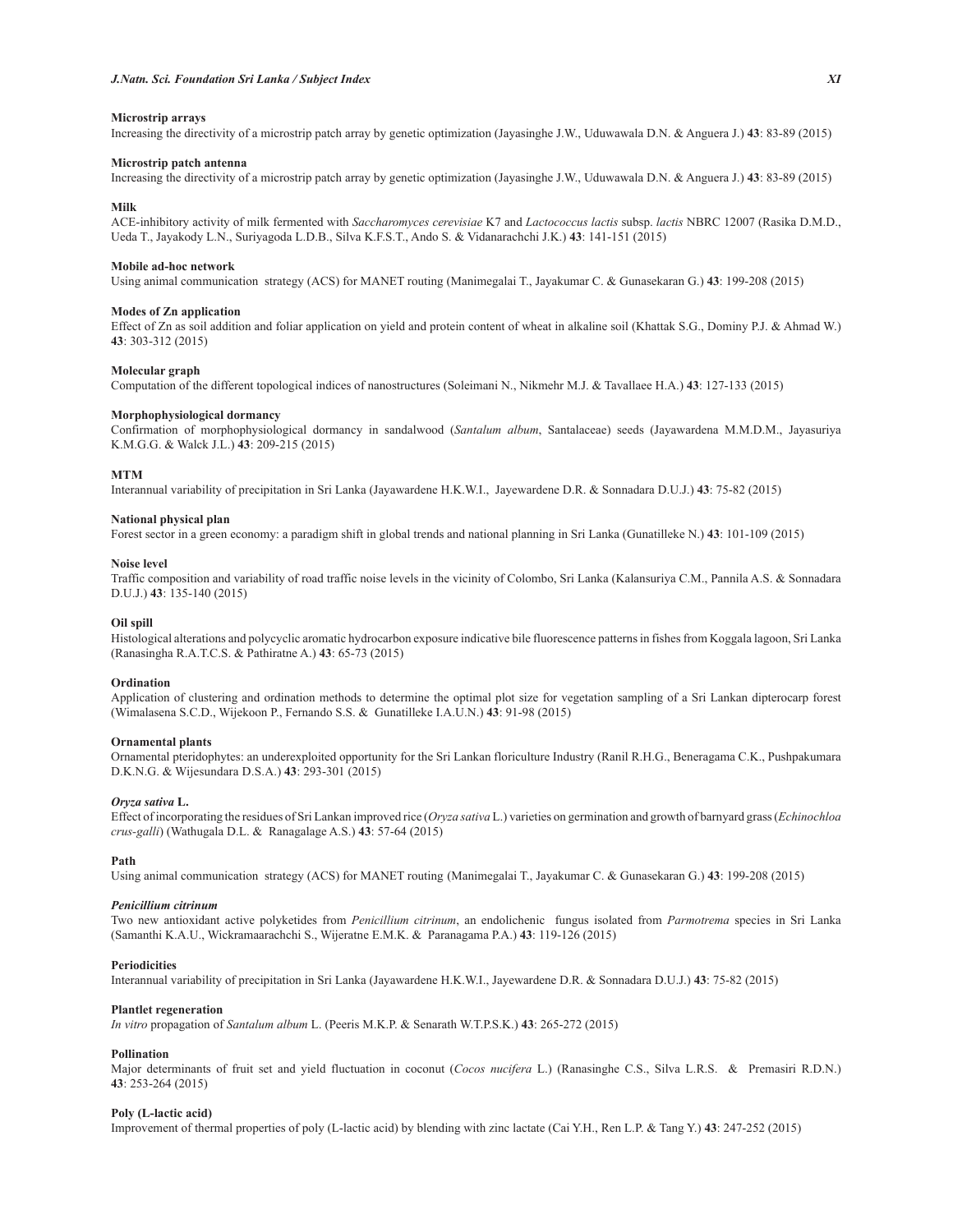## **Polyamine**

Pre and postharvest practices for quality improvement of table grapes (*Vitis vinifera* L.) (Champa W.A.H.) **43**: 3-9 (2015)

## **Polyketides**

Two new antioxidant active polyketides from *Penicillium citrinum*, an endolichenic fungus isolated from *Parmotrema* species in Sri Lanka (Samanthi K.A.U., Wickramaarachchi S., Wijeratne E.M.K. & Paranagama P.A.) **43**: 119-126 (2015)

## **Potassium**

Effect of silicon and potassium on tomato anthracnose and on the postharvest quality of tomato fruit (*Lycopersicon esculentum* Mill.) (Weerahewa D. & David D.) **43**: 273-280 (2015)

## **Preharvest and postharvest practices**

Pre and postharvest practices for quality improvement of table grapes (*Vitis vinifera* L.) (Champa W.A.H.) **43**: 3-9 (2015)

## **Procrustean analysis**

Application of clustering and ordination methods to determine the optimal plot size for vegetation sampling of a Sri Lankan dipterocarp forest (Wimalasena S.C.D., Wijekoon P., Fernando S.S. & Gunatilleke I.A.U.N.) **43**: 91-98 (2015)

## **Pruning**

Pre and postharvest practices for quality improvement of table grapes (*Vitis vinifera* L.) (Champa W.A.H.) **43**: 3-9 (2015)

## **Pteridophyte taxa**

Ornamental pteridophytes: an underexploited opportunity for the Sri Lankan floriculture industry (Ranil R.H.G., Beneragama C.K., Pushpakumara D.K.N.G. & Wijesundara D.S.A.) **43**: 293-301 (2015)

#### **RAINS-ASIA**

Model assessment of acid deposition potential by SO<sub>x</sub> in Sri Lanka (Ileperuma O.A.) **43**: 281-287 (2015)

## **Receiving operating characteristic (ROC) curve**

Simulation study of a novel method for comparing more than two independent receiver operating characteristic (ROC) curves based on the area under the curves (AUCs) (Meyen A.N. & Sooriyarachchi M.R.) **43**: 357-367 (2015)

## **Respiration**

Major determinants of fruit set and yield fluctuation in coconut (*Cocos nucifera* L.) (Ranasinghe C.S., Silva L.R.S. & Premasiri R.D.N.) **43**: 253-264 (2015)

## *Rhiphicephalus*

Diversity and distribution of tick species infesting goats with two new host records from Sri Lanka (Diyes G.C.P. & Rajakaruna R.S.) **43**: 225-234 (2015)

## **Road traffic noise**

Traffic composition and variability of road traffic noise levels in the vicinity of Colombo, Sri Lanka (Kalansuriya C.M., Pannila A.S. & Sonnadara D.U.J.) **43**: 135-140 (2015)

## **Routing**

Using animal communication strategy (ACS) for MANET routing (Manimegalai T., Jayakumar C. & Gunasekaran G.) **43**: 199-208 (2015)

## *Saccharomyces cerevisiae*

ACE-inhibitory activity of milk fermented with *Saccharomyces cerevisiae* K7 and *Lactococcus lactis* subsp. *lactis* NBRC 12007 (Rasika D.M.D., Ueda T., Jayakody L.N., Suriyagoda L.D.B., Silva K.F.S.T., Ando S. & Vidanarachchi J.K.) **43**: 141-151 (2015)

#### **Salicylic acid**

Pre and postharvest practices for quality improvement of table grapes (*Vitis vinifera* L.) (Champa W.A.H.) **43**: 3-9 (2015)

## **Santalaceae**

Confirmation of morphophysiological dormancy in sandalwood (*Santalum album*, Santalaceae) seeds (Jayawardena M.M.D.M., Jayasuriya K.M.G.G. & Walck J.L.) **43**: 209-215 (2015)

#### *Santalum album*

Confirmation of morphophysiological dormancy in sandalwood (*Santalum album*, Santalaceae) seeds (Jayawardena M.M.D.M., Jayasuriya K.M.G.G. & Walck J.L.) **43**: 209-215 (2015)

## *Santalum album*

*In vitro* propagation of *Santalum album* L. (Peeris M.K.P. & Senarath W.T.P.S.K.) **43**: 265-272 (2015)

#### **Score test**

Simulation study of a novel method for comparing more than two independent receiver operating characteristic (ROC) curves based on the area under the curves (AUCs) (Meyen A.N. & Sooriyarachchi M.R.) **43**: 357-367 (2015)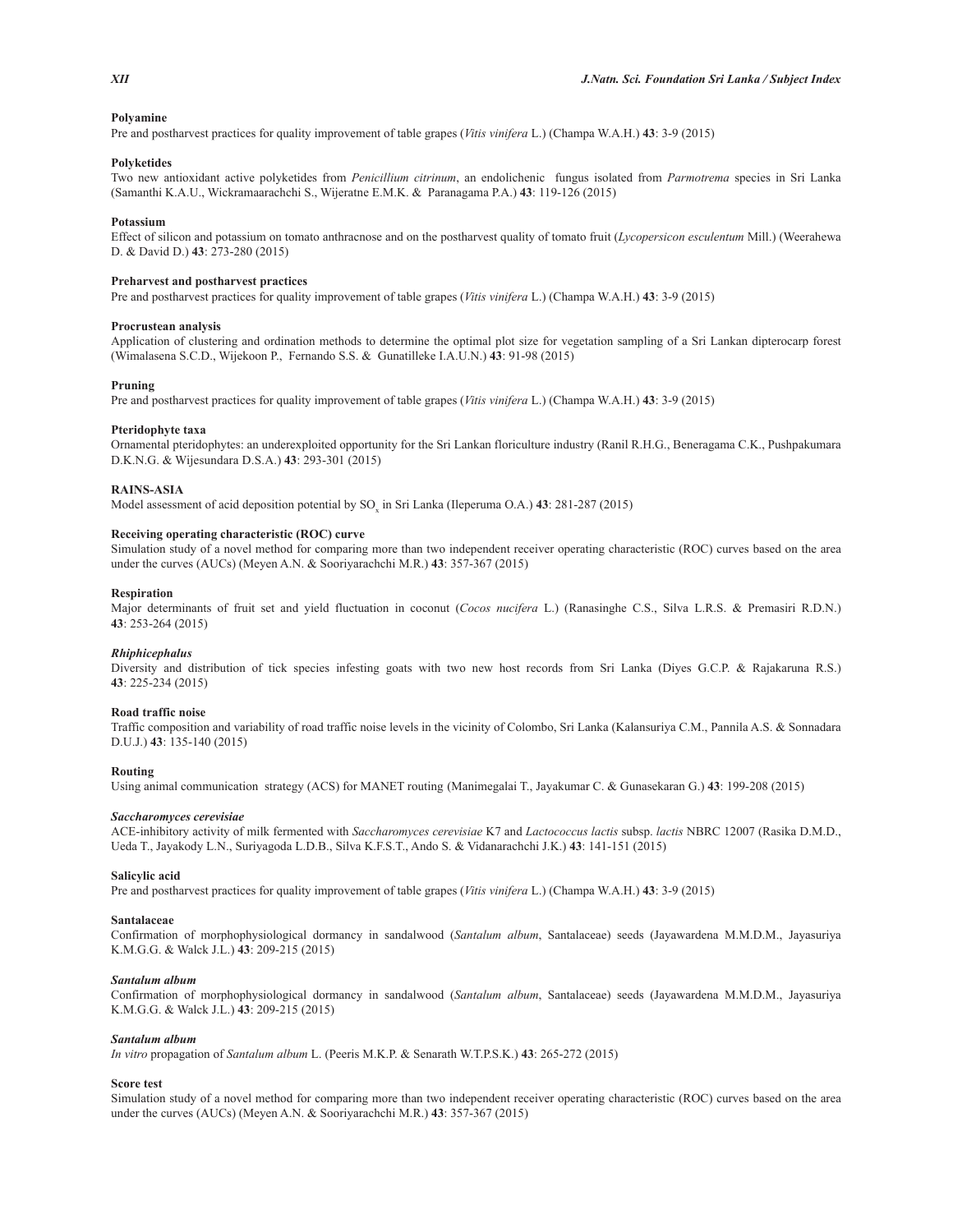## **Secondary metabolites**

Two new antioxidant active polyketides from *Penicillium citrinum*, an endolichenic fungus isolated from *Parmotrema* species in Sri Lanka (Samanthi K.A.U., Wickramaarachchi S., Wijeratne E.M.K. & Paranagama P.A.) **43**: 119-126 (2015)

## **Sensory attributes**

Developing a trained sensory panel for comparison of different brands of vanilla ice cream using descriptive sensory analysis (Hettiarachchi C.A. & Illeperuma D.C.K.) **43**: 45-55 (2015)

#### **Silicon**

Effect of silicon and potassium on tomato anthracnose and on the postharvest quality of tomato fruit (*Lycopersicon esculentum* Mill.) (Weerahewa D. & David D.) **43**: 273-280 (2015)

## **Skin fold thickness**

Assessment of body composition of Sri Lankan Australian children using ethnic specific equations (Wickramasinghe V.P., Cleghorn G.J. & Davies P.S.W.) **43**: 111-118 (2015)

## **Soil application of Zn**

Effect of Zn as soil addition and foliar application on yield and protein content of wheat in alkaline soil (Khattak S.G., Dominy P.J. & Ahmad W.) **43**: 303-312(2015)

## **Somatic embryogenesis**

*In vitro* propagation of *Santalum album* L. (Peeris M.K.P. & Senarath W.T.P.S.K.) **43**: 265-272 (2015)

#### **Spectral analysis**

Interannual variability of precipitation in Sri Lanka (Jayawardene H.K.W.I., Jayewardene D.R. & Sonnadara D.U.J.) **43**: 75-82 (2015)

#### **Sri Lanka**

Diversity and distribution of tick species infesting goats with two new host records from Sri Lanka (Diyes G.C.P. & Rajakaruna R.S.) **43**: 225-234 (2015)

## **Sri Lanka**

Ornamental pteridophytes: an underexploited opportunity for the Sri Lankan floriculture industry (Ranil R.H.G., Beneragama C.K., Pushpakumara D.K.N.G. & Wijesundara D.S.A.) **43**: 293-301 (2015)

## **Sri Lankan Australian children**

Assessment of body composition of Sri Lankan Australian children using ethnic specific equations (Wickramasinghe V.P., Cleghorn G.J. & Davies P.S.W.) **43**: 111-118 (2015)

#### **Sri Lankan flora**

A review of studies on bioactive compounds isolated from Sri Lankan flora (Siriwardhana A., Wijesundara S. & Karunaratne V.) **43**: 11-33 (2015)

## **Suwandel**

Effect of endophytic fungi on plant growth and blast disease incidence of two traditional rice varieties (Atugala D.M. & Deshappriya N.) **43**: 175-187 (2015)

### **Thermal decomposition**

Improvement of thermal properties of poly (L-lactic acid) by blending with zinc lactate (Cai Y.H., Ren L.P. & Tang Y.) **43**: 247-252 (2015)

#### **Thermophilic**

The effect of cefazolin on biogas production from thermophilic and mesophilic anaerobic co-digestion of dairy manure and waste milk (Beneragama N., Iwasaki M., Lateef S.A. & Umetsu K.) **43**: 369-376 (2015)

## **Thilina**

Effect of silicon and potassium on tomato anthracnose and on the postharvest quality of tomato fruit (*Lycopersicon esculentum* Mill.) (Weerahewa D. & David D.) **43**: 273-280 (2015)

#### **Thin layer chromatography**

Selected Sri Lankan food plants and other herbs as potential sources of inulin - type fructans (Mudannayake D.C., Wimalasiri K.M.S., Silva K.F.S.T. & Ajlouni S.) **43**: 35-43 (2015)

#### **Traditional rice cultivation**

Effect of endophytic fungi on plant growth and blast disease incidence of two traditional rice varieties (Atugala D.M. & Deshappriya N.) **43**: 175-187 (2015)

## **Traffic composition**

Traffic composition and variability of road traffic noise levels in the vicinity of Colombo, Sri Lanka (Kalansuriya C.M., Pannila A.S. & Sonnadara D.U.J.) **43**: 135-140 (2015)

#### **Transboundary pollution**

Model assessment of acid deposition potential by SO<sub>x</sub> in Sri Lanka (Ileperuma O.A.) **43**: 281-287 (2015)